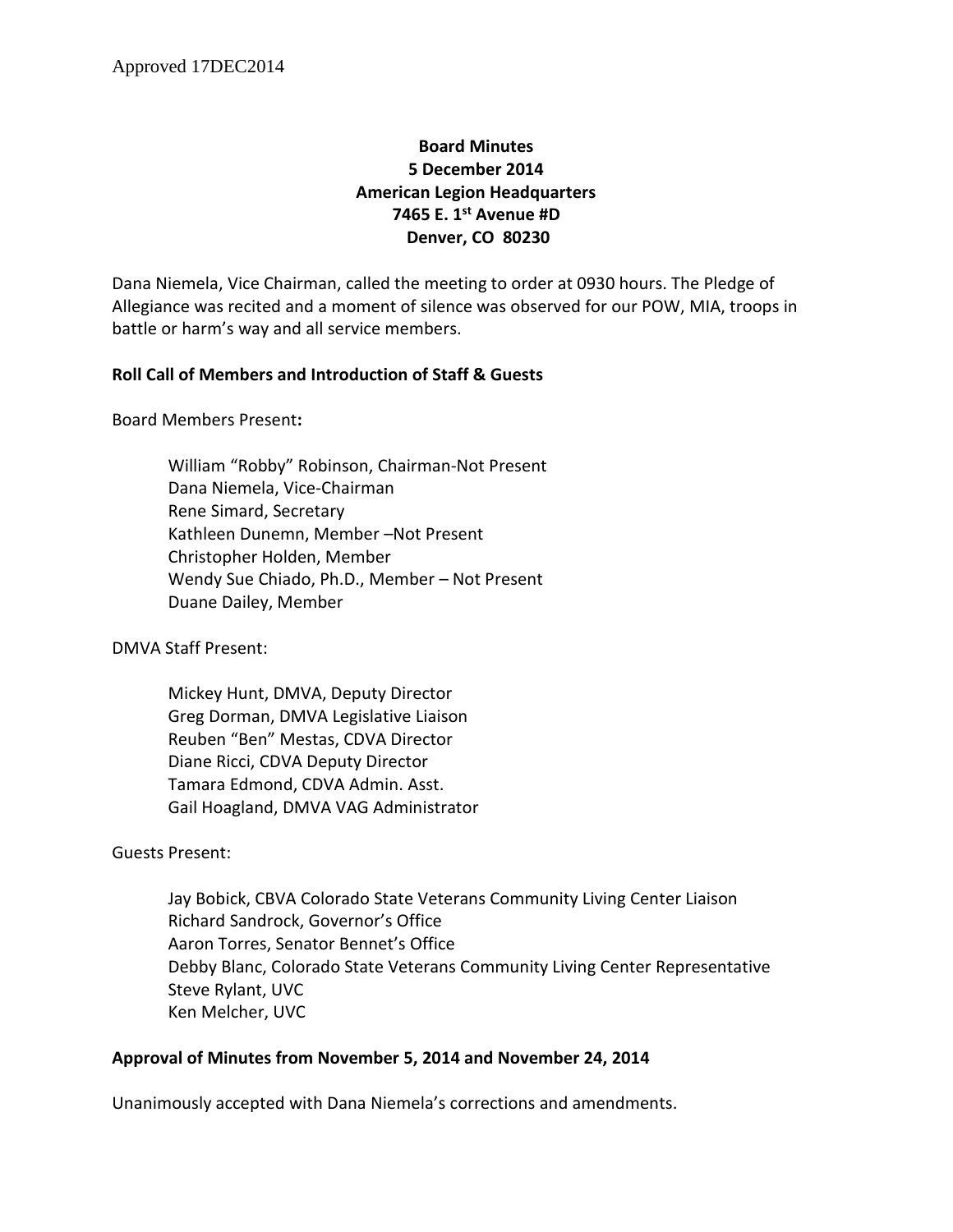#### **Board Member Comments**

Duane Dailey: The Denver VA Regional Office is coming to Grand County on Tuesday. We've set up a Skype session. This meeting will be a follow up to the first Town Hall meeting. For a little of the history behind this visit, this will be the first time the Denver VA Regional Office has been to visit Grand County since 2009. We are trying to advertise and let other organizations know they are coming so we have a good turnout. In Routt County, the Denver VA Regional Office has been to visit 3 to 4 times and there was no recognition because no one knew they came for an outreach.

Chris Holden: No comment.

Rene Simard: No comment.

Dana Niemela: I attended a meeting yesterday with the Clear Creek County Veterans Coalition. This is a collaboration that is working to gain their 501C-3 status. The Clear Creek County Veterans Coalition is made up of the VFW, the American Legion, and County Veterans Service Officers, representatives from the Faith Community, the Sheriff, and Judicial System. What is unique about Clear Creek County is that they recognize their dependence in the community. The lines get a little bit blurred but in a good way. The community members are working together to meet the needs of veterans in the area. When these organizations work together to serve the veterans, they realize that they are also helping their communities. It is a very powerful collaboration when you are on the same page as the law enforcement and the judicial system. Jefferson County Mental Health is also looking to get involved. They are looking to bring in mainstream services.

It was a good opportunity to identify an improvement plan for counties. In Idaho Springs, there is no primary care available, there are no family doctors and there are no mental health providers for these veterans. They end up using urgent care for family practice health care needs and this is a huge expense for the counties.

This is a good opportunity to use the Veterans Coalition to advocate for the community as a whole. The Veterans Coalition is involved in engaging the business community. They went around getting the businesses to sign up for discounts for veterans and most of these businesses were already giving veterans discounts. These rural communities collaborate in unique ways compared to urban populations.

There is one story that is a testament to the collaborative efforts in rural communities. There was a veteran in Gilpin County who was arrested on a school premises with a weapon. He has a "conceal and carry" license but weapons are illegal on school grounds. The sheriff called the CVSO, Todd Kumro to see if he could get involved and help get the veteran some assistance. Todd worked with the veterans to get VA Healthcare and get him to a counseling program. When the judge held the arraignment he specifically asked that the VSO be present which is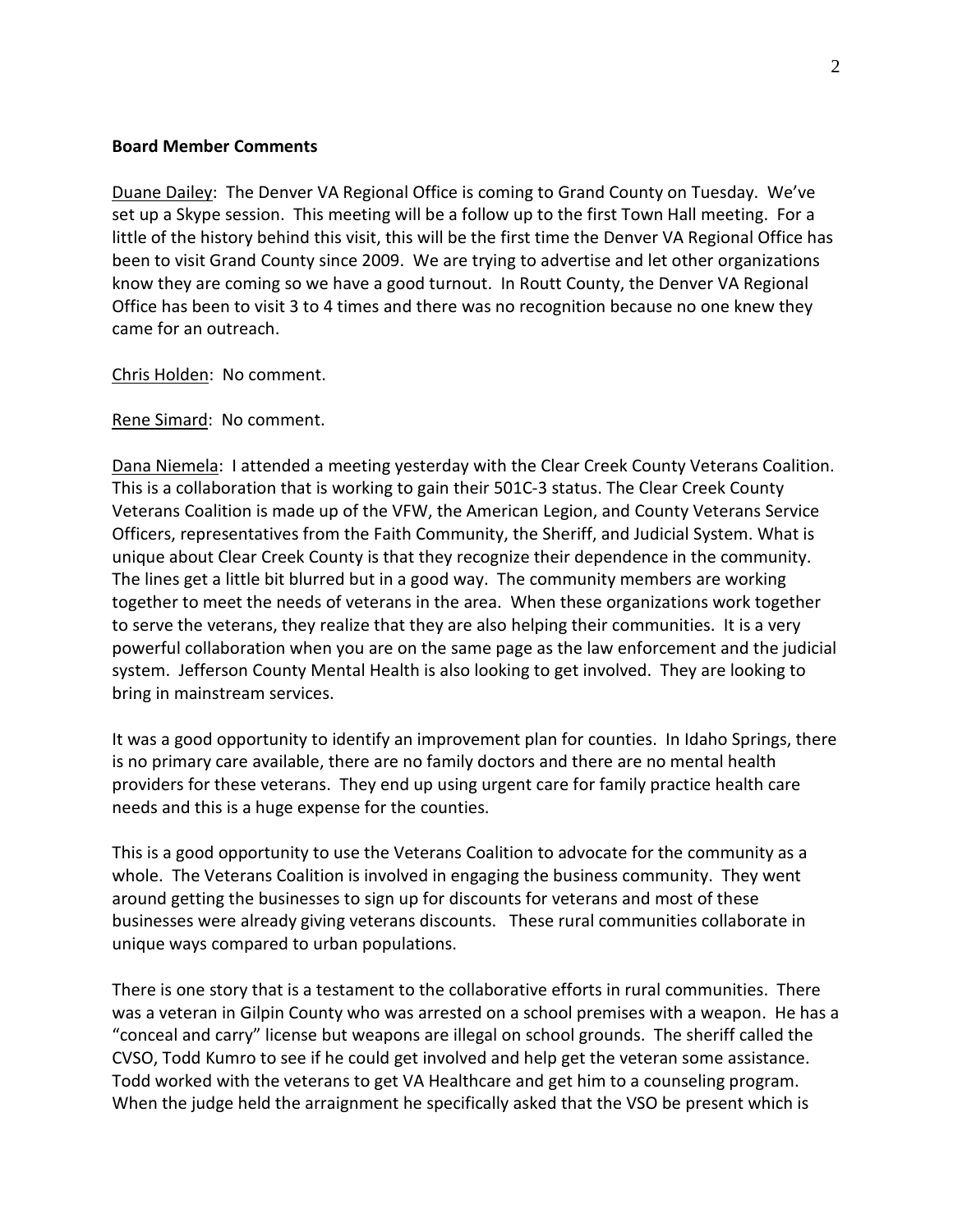highly unusual. They worked together with Veterans Court through probation to get connected with the CVSO. They even have allowed him to go out of state to participate in a therapeutic program. These treatment courts and trauma courts are great.

I wanted to give recognition to the Clear Creek County Coalition because they are doing a great job. They also played a key role in getting the twin tunnels officially designated as the "Veterans Memorial Tunnel."

Jay Bobick: Jefferson County has now started their Veterans Court and it is really proceeding very well. The Chief Judge just retired and in his retirement he said he is not leaving the Veterans Court. He still wanted to work on that. He is the one that got it started. So, Jefferson County is doing well, as well.

Dana Niemela: The outgoing Chair of the Clear Creek County Coalition, George Clark, is running a peer mentor program. He has been recruiting veterans to be peer mentors. That program will be starting later on this month. Are there any other comments?

Since our guests are not present yet, I think we should table the guest presentations in case they show up later. They could be stuck in traffic or have had trouble with directions.

### Reports

#### Governor's Report

Richard Sandrock: Right now in Colorado, unemployment is down to about 4.3% and for veterans it is about 7%. Earlier this year, the Governor had the opportunity to speak at the graduation down at Fort Carson for Veterans in Piping down. The Governor has tasked me to look for employers who will directly target and train veterans in Colorado. For the last couple of weeks I have talked to different companies, and I have talked to Excel and Kiewit-Turner about positions and the need to focus on hiring veterans. They are directly talking to the Warrior Transition Center down at Fort Carson. Instead of having a workshop where the veterans attends and goes home without a job, they are training and targeting veterans for job opportunities here in Colorado. I started discussions with the Western Dairy Association about developing a program to help veterans get into farming and agriculture. There are 30,000 small farms in Colorado. The average age of people working on family farms is 58.9 years old. The average size of these farms is two people. We are working with the Western Dairy Association and hope to also be working with the Colorado Wheat Association to help develop this program. We hope to develop a job opportunity program for veterans who are leaving the military. If there are veterans who would like to return to family farming then this program will help veterans to intern on a family farm and we can provide funding to them. Later if the veterans would like to go on to University of Colorado to do a 4 year degree in agriculture, then that would be another option. I have a meeting coming up in two weeks with the Colorado Wheat Association and the Western Dairy Association to discuss this opportunity.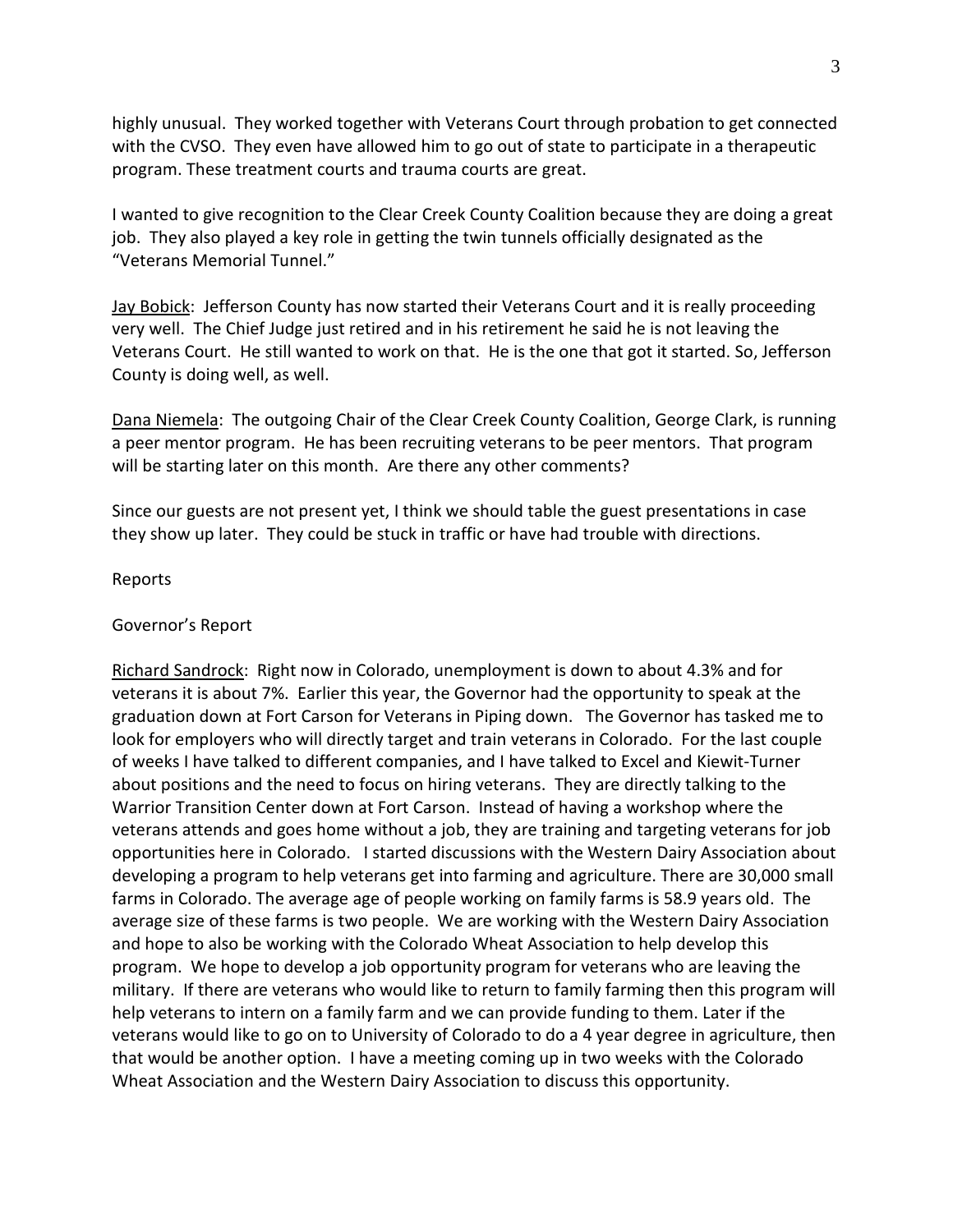I have served as enlisted, as an officer, on active duty, and in the reserves. My wife recently joined the National Guard so now I am in the role of military spouse.

The Tree Lighting Ceremony was on 4 December at the Capitol. It was very well attended.

For those of you who are unaware, there was a Colorado U.S. Air Force Captain who died when an F-16 Fighting Falcon crashed in the Middle East on Nov. 30. He was a born and bred native Coloradan, educated at CU Boulder. The Governor is working with the Casualty Notification Officer to speak at the service.

Rene Simard: If the veterans are pursuing an agricultural degree, the Colorado Community College System has guaranteed transfer courses and degrees. General education courses can be taken at any community college and then transferred to any of the State Universities. For those veterans in the intern program at family farms, if they do go ahead and take courses at the community colleges, they should be able to transfer applicable courses toward their agricultural degree.

Jay Bobick: Richard, you said 30,000 small farms in Colorado. How does that stack up with the surrounding states?

Richard Sandrock: We don't have an exact number for that but I can tell you from conversations with Gen. Edwards, who is from an agricultural farming background in the Midwest, that number is about average for the surrounding states. On average, the family farms are 10 to 49 acres. After that the larger farms go up to 250 acres. It happens in this part of the country, small farms, older mom and dad with no one else to work the farms.

Dana Niemela: When the Governor attended the Veterans in Piping Program, we asked if the State AFL-CIO would be willing to attempt to have similar programs with other trades for veterans to train.

Richard Sandrock: I talked with Bill Hanna from UVC about that.

Dana Niemela: Denver Metro Chamber of Commerce will have the National Director from Hiring Our Heroes presenting, would like to talk with you more about that program for ideas.

Rene Simard: Could you include me on that?

DMVA

Mickey Hunt: In the past when we have had a "Dignified Transfer," at Buckley AFB, the active duty personnel line the streets in their uniforms. If you want more information about that, let me know. The investigating officer, General Pete Burn, one of our own, will be investigating that accident.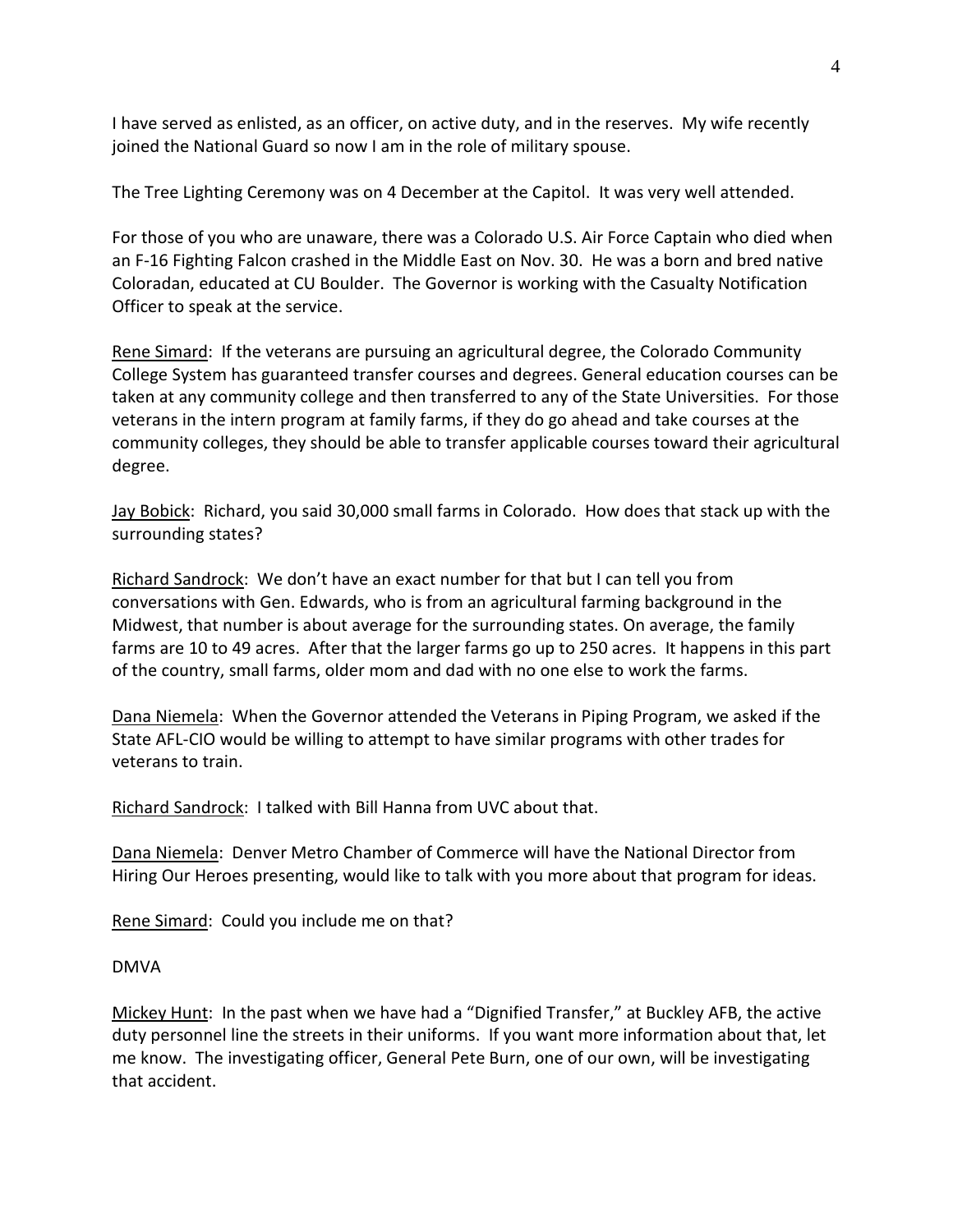- December  $10^{th}$  will be the Joint Budget Committee Hearing. This is the one where we listen to the analyst and do not speak.
- December 18<sup>th</sup> will be the Joint Budget Committee Testimony. General Edwards and I will both present testimonies.
- There will be a welcome home for the Site K Special Forces Unit, the time and date to be announced.
- I went to Colorado Counties Incorporated (CCI) Conference in Colorado Springs. I will leave that for Duane to talk about.
- December 19<sup>th</sup> is the TAG's Holiday Party, at the Revere location.
- December 16<sup>th</sup> the TAG and his wife are traveling to Grand Junction for the Annual Food and Toy Drive. General Capozella and I have done this before. General Edwards and I have done the Food and Toy Drive before and it is very rewarding. For the last five years we have participated in that event.
- On December  $17<sup>th</sup>$ , I will take the Blackhawk to Grand Junction and if any of the Board members would like to go and help out with the Annual Food and Toy Drive, let me know so I can save you a seat on the helicopter. It is a wonderful event. The kids get full boxes of toys even with bicycles. The families get a full Christmas meal with a turkey and all the trimmings. It is very heart-warming.

Dana Niemela: Do you want me to talk about the Polish Delegation? There is a delegation from Poland that is coming to Colorado. They are seeking information on wounded warriors' matters. They have been in Washington, D.C. They will be here to talk about how we educate on veterans, how we advocate for veterans, to learn about educational, medical and psychological support for veterans. The Polish Delegation wants to learn about the best practices and strategies on how to best serve the wounded veterans. I will talk about the process involved in administering and delivering the grants in our communities. The meeting with the Polish Delegation will be on December  $16<sup>th</sup>$  and if anyone is interested let me know and I will send you the particulars.

Greg Dorman: The TAG Holiday party will be on 19<sup>th</sup> of December and it usually starts about noon.

Mickey Hunt: Gen. Edwards hosts the Holiday party and it is usually in the general purpose area on the second floor. However, there are usually several parties going on during this time and it becomes several smaller parties held in different units. The punch should be a little less octane this year with Les Kennedy not being there to spike the punch. Hopefully, there will be less of that all around.

Dana Niemela: This would be a good time to hear any legislative updates from Greg Dorman.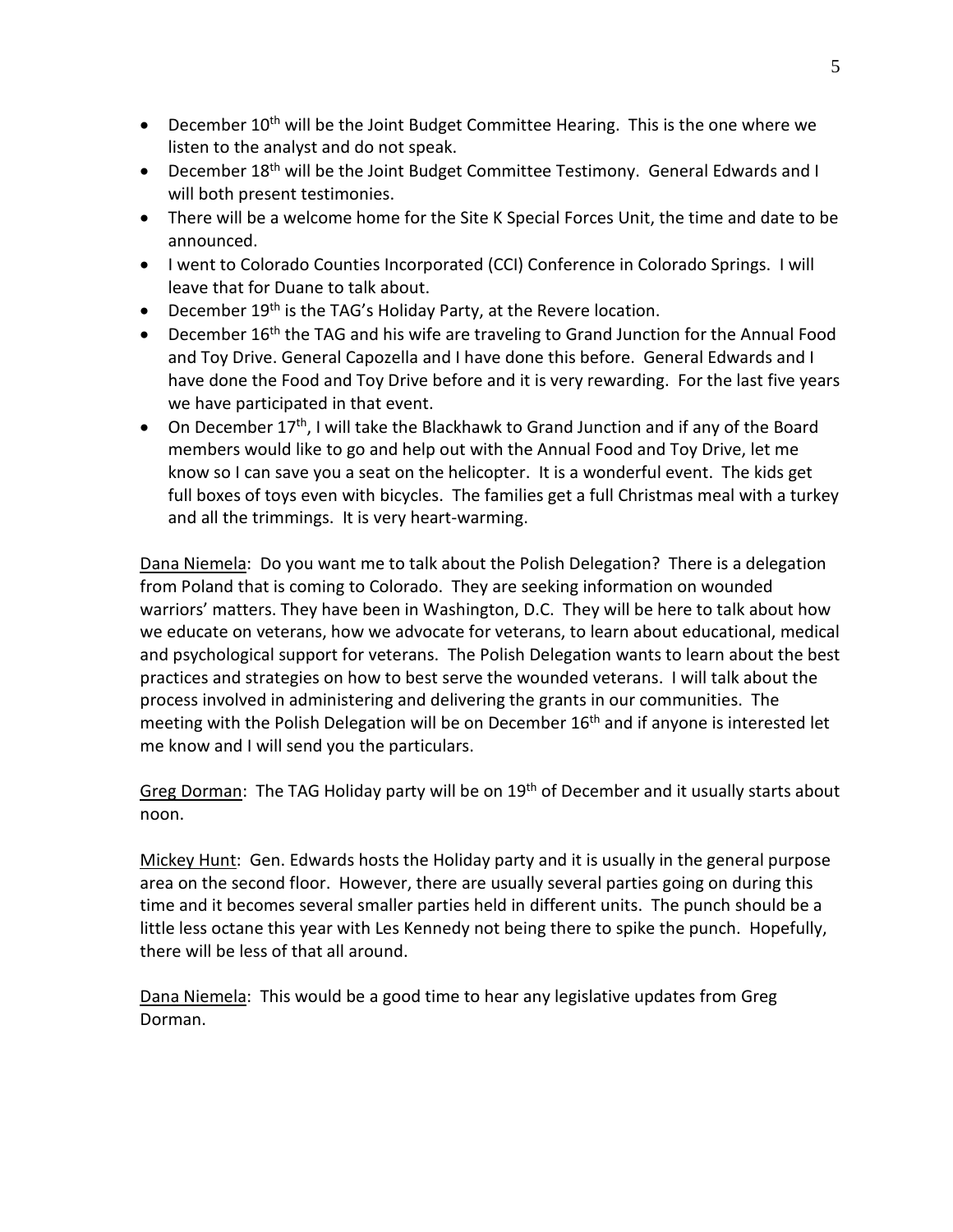Greg Dorman: I want to say thank you to all the Board members for their contributions to the Annual Governor's Report. I would like to have that finalized no later than December  $15<sup>th</sup>$ .

For the Legislature, there is a new General Assembly. Several of the Representatives with whom I have dealt have shown an interest in helping veterans. It will be a process of educating the new members. This aligns with Department of Military and Veterans Affairs mission to educate the Legislature on the needs of veterans.

Most of you know that there has been a modification to the "Military and Family Relief Fund." The modification was to strike the word, "deployed" from the statutory language. January 30<sup>th</sup> will be Military Appreciation Day at the Capitol. It will be starting earlier in the day to accommodate the Governor's schedule. I will be working with Bill Hanna on Military Appreciation Day.

Mickey Hunt: The Joint House and Senate Military Committee will meet on January 5th, 2015. I will need a Board member present. The Chairman of the Board and the Vice Chair of the Board usually address this Committee. It starts at 10:00am and I will send further details to you.

Jay Bobick: You mentioned the Military Appreciation Day will start earlier in the day, how much earlier? It is usually an all-day event.

Greg Dorman: It will be starting at 7:30am instead of 8:00am.

Rene Simard: On Thursday, the Aurora Defense Council will have a special meeting featuring congressional staffers. We have invited staffers responsible for military and veterans issues, to talk about the coming year. There will be representatives from Sen. Elect Gardner's Office, Sen. Bennet's Office, Congressman Perlmutter's Office, Congressman Coffman's Office and Congressman Polis' office. This is a good opportunity to hear what is on their agendas for next year. The meeting will be at the Doubletree on Iliff and I-25. Let me know if you want to attend. The Aurora Defense Council's Annual Holiday Party will follow afterwards so you are all invited. Let me know if you'd like to attend one or both and I'll get you registered.

Division of Veterans Affairs

Ben Mestas: We attended CCI and Duane will cover more of that meeting. Gail will cover any updates on the grants. I will focus on updates from the Cemetery. We have almost completed construction with the first columbarium a little ahead of schedule. The last thing will be the concrete pour. If you can imagine, those three columbariums will be filled up soon. The second item, I want to cover is we are at the highest rate of veterans interred in years. This emphasizes the point that the Cemetery expansion is right on time. There is one issue in-house issue with Information Technology to work out some issues with the computers. I am working with Al to sort that issue out.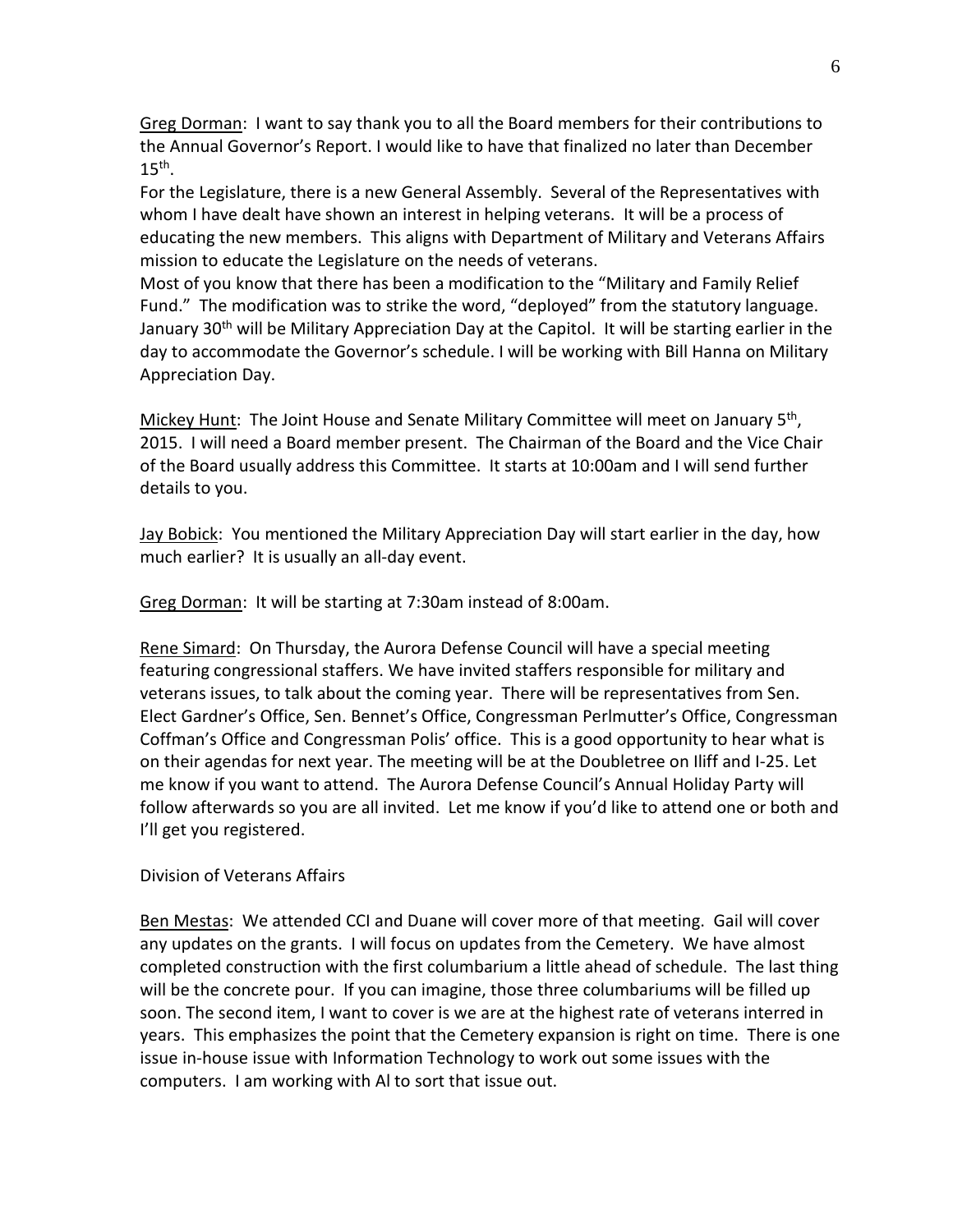The other issue I want to bring up, there is the "Art in Public Places" proposal. When we got the amount to fund the Cemetery, 1% is required by the State in order to put public art out in the cemeteries. Of the funds available, that is \$33,861 that we are going to have to utilize for public art. I am having a conversation with Ruth Runo, who is running the program for us to purchase and maintain the Public Art. Of that \$33,861, they will take 5% off the top and then require another 5% to maintain the art in public. With both the 5% for administration an additional 5% to maintain the art, then that would only leave \$28,433 available to purchase the art. That additional 5% to maintain the art, I am still negotiating with them because if we buy a statue then it will require a foundation and some structural maintenance but if we buy a painting, then it will just hang there and not need much maintenance. Another 5% in addition to the first 5% does not make much sense to us. If both the 5% to administer purchase of the art and the 5% to maintain the art, the amount of money it only leaves is \$28, 433. Dick Gigliotti is looking to get matching contributions for a life-size Army Soldier saluting in towards the Cemetery. The \$28,433 is not enough to make this purchase. One of the requirements of the "Art in Public Places" is to have a committee to review the purchase decision. I have recommended a committee to review the art to be utilized and I have recommended Dick Gigliotti as well as two other community members, either artists or business leaders, to be on this committee. Dick has submitted to me two names and I have forwarded those to Ruth. That is pretty much what I have and I don't have anything else to add.

Dana Niemela: Is the 5% administrative cost an allowable expense by statute?

Ben Mestas: Of the money set aside for the Cemetery project, they are saying that 5% of the 1% has to be set aside for administrative costs and 5% of the 1% has to be set aside for maintenance.

Dana Niemela: It sounds like a committee would be a good idea. Ben, do you have anything else? Are there any other questions?

State Veterans Community Living Centers

Jay Bobick: December 12<sup>th</sup> will be the next meeting for the CSVCLC Commission meeting at 8:30 am in the Human Services Building. We will be reviewing the annual report and finalize the report. We will also hold the elections and nomination for the appointment of Chairman. There should be a briefing from one of the homes; I think it will be from Homelake. We have four meetings a year and one of the home presents at each meeting. Are there any questions? You are all invited to the CSVCLC Commission meeting.

Debbie Blanc: We are all trying to get used to the new name change.

Jay Bobick: The term, nursing home, has become detrimental and with a negative connotation through the years. In Washington VA, this was a strong issue to change that connotation to Community Living Center. It is a place to go to live life, not a place of death.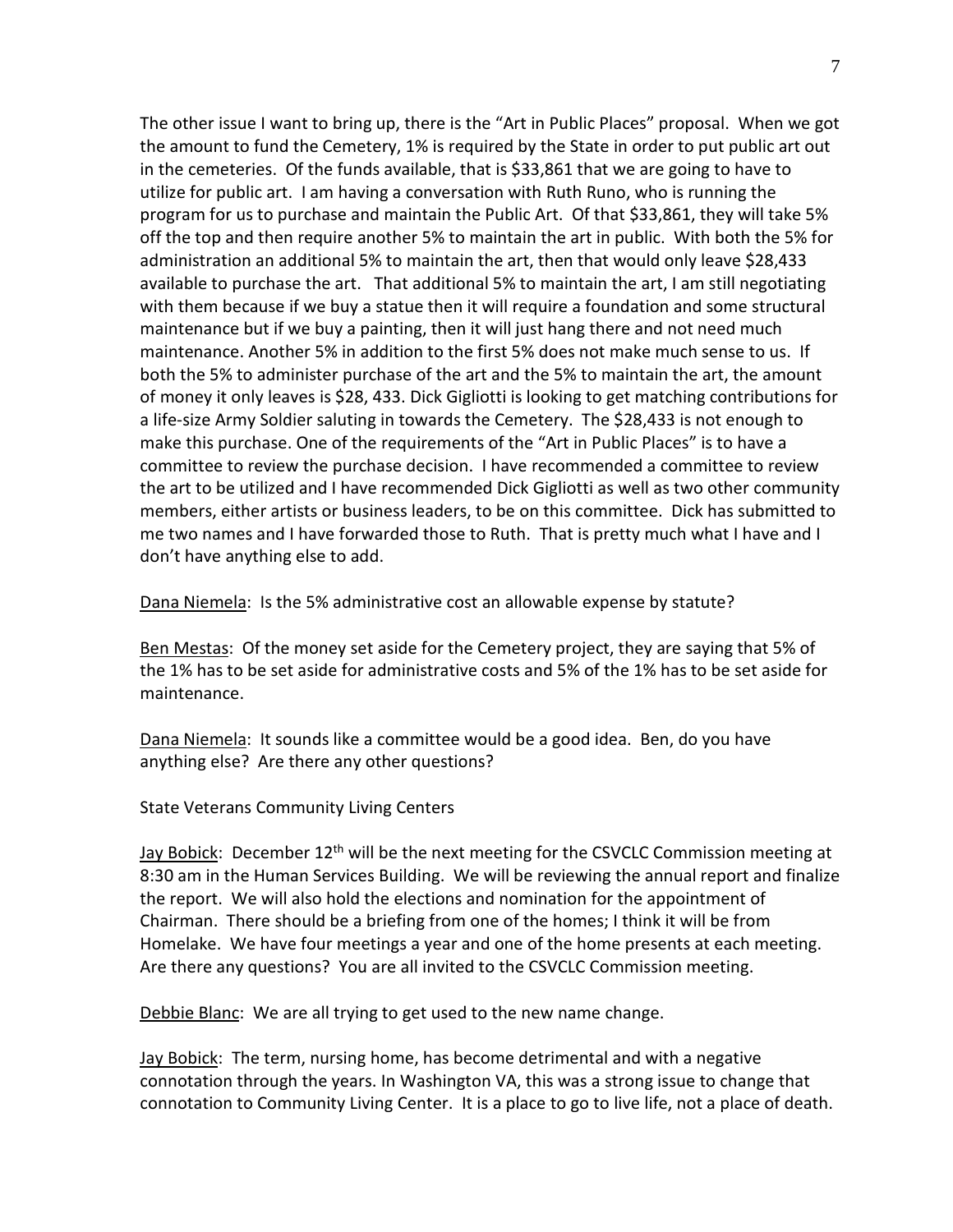It all goes with the whole Eden Alternatives philosophy where life for people at the Community Living Centers as best as they can be "homelike."

Steve Rylant: Are you planning to change the current signs because some of the homes have signs in stone?

Jay Bobick: They will have to be changed eventually but it will not be overnight due to shortage in funding. At Rifle, the stonework will be very difficult to change.

Debbie Blanc: The stone at Rifle is from the "Tomb of the Unknown Soldier." There is also the branding issue, trying to get people to accept the new name and still have the branding. We were allowed to keep the State Seal as part of our identity.

Jay Bobick: We have been very successful in the updates of all of our homes. Fitzsimmons has one third of the construction that still needs to be updated. The plan is the south side will be the domiciliary and the north side will be transition units. Originally the construction costs were approximately \$43,000,000 but have increased to approximately \$52,000,000. The State share will be 35% (\$18-19 million), the rest funded through the VA grant system. The Commission number one priority is this construction at Fitzsimmons. No construction can be initiated until completion of the Department of Human Services ongoing study of future overall Colorado nursing home/community living center needs. This study is scheduled for initial completion in the first quarter 2015.

Dana Niemela: In Clear Creek County, the growth need for the over 65 population far exceeds the under 25 population. This is a huge problem with access to care.

*Discussion about aging population needs and the expense of care*.

Veterans Trust Fund and Veterans Assistance Grant

Gail Hoagland: The Grant Office has moved to the South Colorado Boulevard address. Yesterday was my official first day. The audit response is progressing along nicely. It is due by December 22 and I hope to have it out next week. In the review/revision part, it looks like all but one of the issues has been fully implemented. The one that remains outstanding has to do with the tracking of the rolling 90 day advancements. This has to be done through CORE (State Accounting System) and CORE has not been able to track these yet. We will create stop-gap procedures until they can be put back into CORE automatically. I was present on Tuesday at the United Veterans Committee (UVC) meeting and will attend the January 24<sup>th</sup> Mid-Year Conference to discuss Grant Funding Availability. The new program policy for Veterans Trust Fund and the Veterans Assistance Grant are on the web. I hope to come up with creative ways to work with County Veterans Service Officers to get the word out about the grants.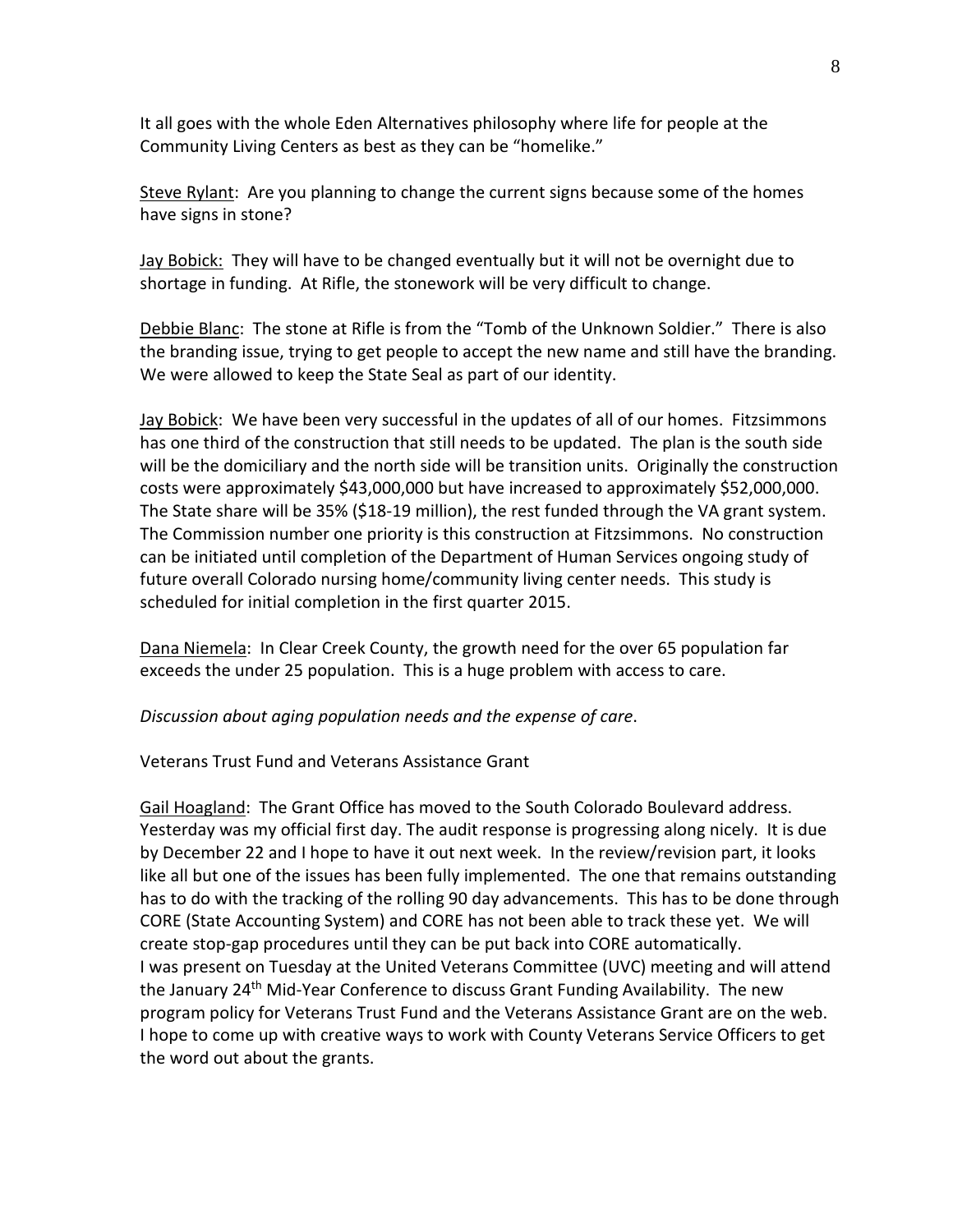Jay Bobick: I have one request from you. Please succinctly discuss the differences between the Veterans Trust Fund and the Veterans Assistance Grant when you go to the UVC Mid-Year Conference. This is a very important issue.

Dana Niemela: For the VTF Policy letter, thank you for everyone who had input. This will help make this clearer as well as make it fairer for the applicants. Regarding the Audit Report, do we feel as though we have adequately addressed the grading process as far as outcomes and outputs for the grantees?

Gail Hoagland: Do you mean as far as administrative performance on previous grants or on outcome measures?

Dana Niemela: It would be expected performance for grantees outcomes.

Gail Hoagland: As far as the program letter, not necessarily. The new grantees once they are awarded the grant, a manual of expectations including measurement of outcomes, work in progress, and service delivery, will be sent to the grantee. This manual will instruct them on how to incorporate the outcomes back into the program to make improvements. Part of the grant award will include a survey where the veterans will self-report on how the grant has assisted them. The survey questions will ask the veteran: How the grant money helped them? Did this make a difference? I will ask the grantee questions that clarify if they are spending the money appropriately. Administratively, there are several points through the year where there will be a "mini-audit" process based on the numbers and dealing directly with the grantees.

Dana Niemela: When we put together the report, we worked with Gail to make sure the suspense dates were included.

Gail Hoagland: December 15<sup>th</sup> is the date I hope to have the first draft out.

Mickey Hunt: For the Legislative out brief we need to have a finalized written report.

Dana Niemela: Gail, have yours by December 12<sup>th</sup> to Robby and I. Then, Robby and I will work to have something to Mickey by either the 17<sup>th</sup> or 18<sup>th</sup> of December.

*Discussion about the report and Gail's office hours*.

Steve Rylant: Gail, in past years, there has been direct deposit available for the grantees. Do you think that will be available for grantees next year?

Gail Hoagland: The issue with the hold up on direct deposit has been with CORE. Some of the grantees are receiving direct deposit this year and other grantees who are not yet receiving direct deposit are being worked on individually. Hopefully, it will be rectified soon.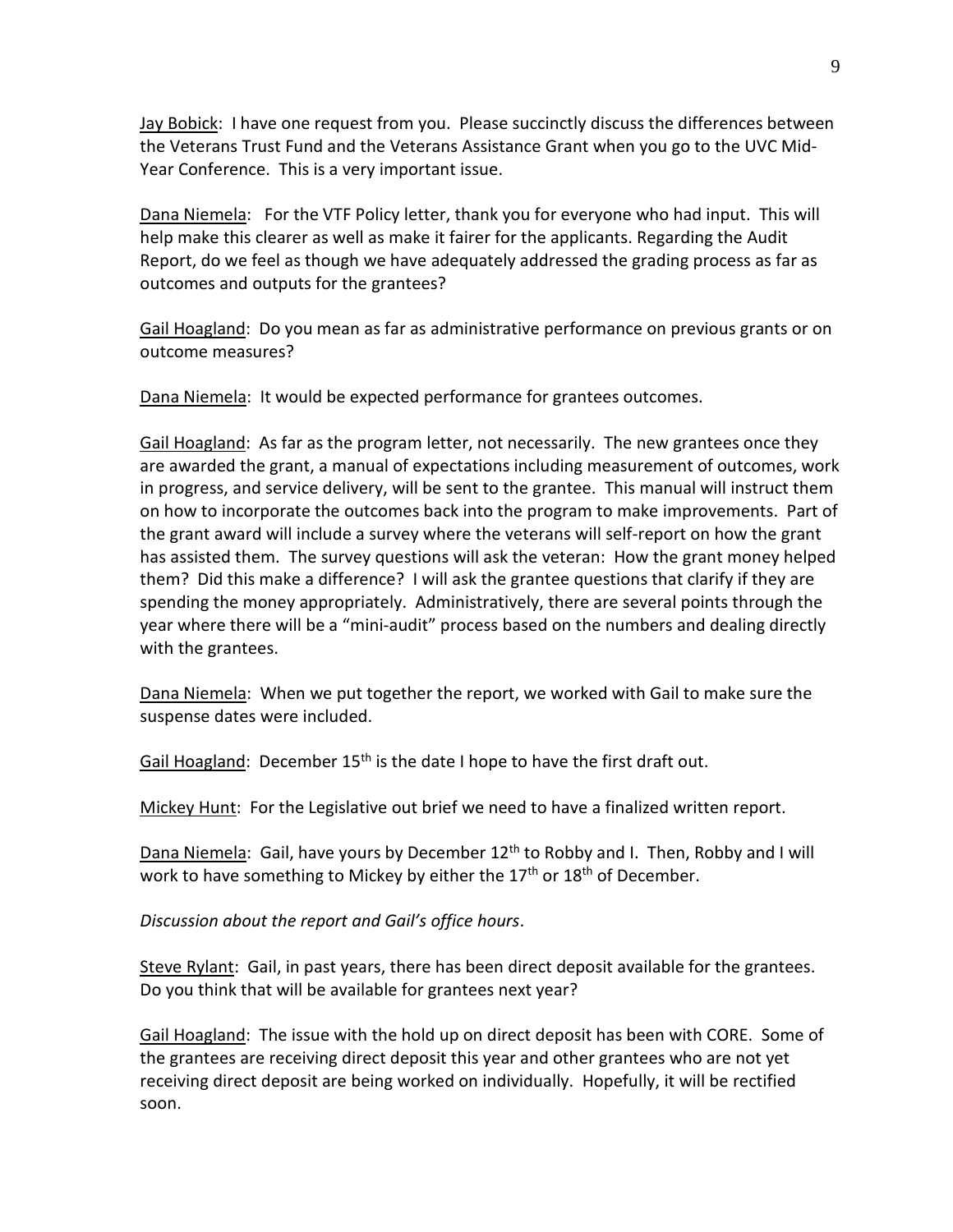Dana Niemela: Are there any other questions about the Veterans Trust Fund or the Veterans Assistance Grant for Gail?

Colorado Counties Incorporated Presentation (CCI)

Duane Dailey: We were in Colorado Springs for the Colorado Counties Incorporated (CCI) conference luncheon. I was surprised that we were as well received as we were. Gini Pingenot was very enthusiastic and she is willing to work with us to incorporate CDVA into future programs. Gen. Norm Steen was the moderator. He was excited about our presentation and wants us to come back. We had ten minutes to do the presentation and from what feedback I received it went very well. There was a good response from the rural counties.

Mickey Hunt: This was a giant step for the Board. Outreach is what the Board is about and this was an excellent opportunity. Thank you to Duane for opening this door and for building bridges with CCI. Each one of you Board members brings something from your unique backgrounds. Attending CCI was a great success for the Board. That is one of the reasons why I invited you to go to Grand Junction. Dana and I have enhanced that through Colorado Serves. I spoke at CCI about the budget initiative and that was very well received. The Governor spoke and then he opened it up for questions and answers for about 30 minutes. It was very well received. They asked questions afterwards. It is what we do  $$ education. I encourage the Board to use your background to build these relationships and make an impact on veterans' issues.

Ben Mestas: We are going to be setting up a table at every conference from now on. The feedback we got back from the questions has been invaluable. If they are aware of what the CVSO's are doing for the veterans and the impact that makes on the communities and the county economy, then we are doing our jobs. I am committed to being there with a table. It was productive.

*Discussion CCI, the presentation by Duane Dailey and Mickey Hunt, the opportunity and need for education about what we do for veterans*.

Ben Mestas: It was great for us and for the Board.

Diane Ricci: The inroads we made by attending were important to explain who we are and how we partner with the counties. We made a very favorable footprint with your speech, Duane and it was a good opportunity to be able to stay and talk with the Commissioners afterwards.

Mickey Hunt: These relationships are vital given the upcoming expectations we have for downsizing in the near future. As a Board, it is important to develop positive relationships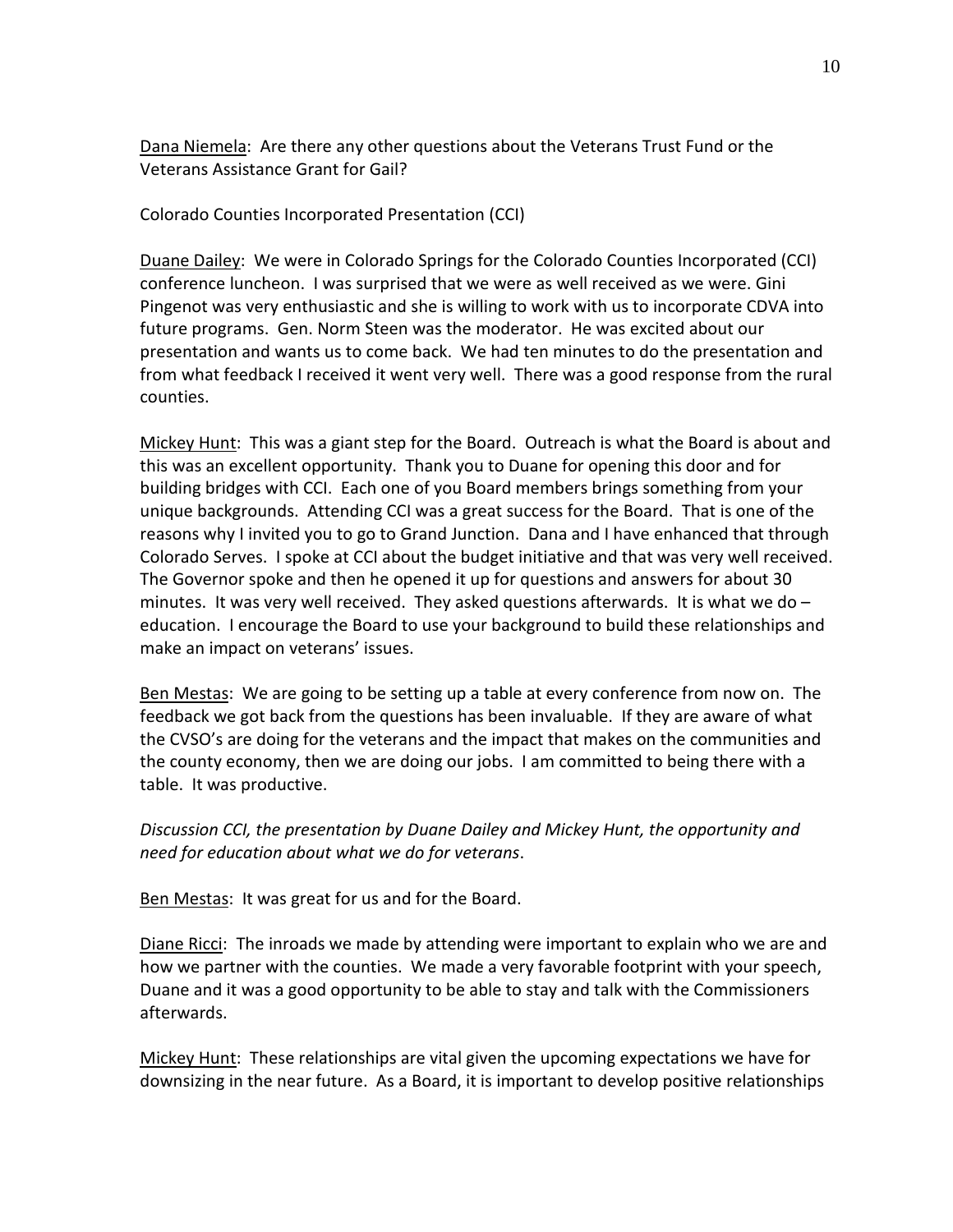with Fort Carson, Peterson, and Buckley. This will be the first generations where many of the veterans are not choosing to get out of the military and it will create a new dynamic.

Dana Niemela: Between now and then, what role specifically can the Board play for the services we have a role in providing? I think the first step would be including them in our distribution list of our meetings and ask them good places in rural counties to post information about our meetings.

Mickey Hunt: The key is to let those rural counties know that we are here to help. We are not here to tell you what to do. The message that we are here to help is what we want to get across.

Dana Niemela: In communicating with the County Commissioners, are there any contacts that we need to keep in the loop to be informed of veterans' issues?

Duane Dailey: On Fridays, there used to be a Military and Veterans Affairs Meeting. I will check to see if they still have that meeting.

Rene Simard: Bill Holen is a good guy to contact. He is a big supporter of the Aurora Defense Council and the military and also an Arapahoe County Commissioner. He is great to get energized about veterans' issues. I will get his contact information for you.

Dana Niemela: Are there any other questions about CCI?

*Discussion about CCI conference and opportunities to maintain momentum from the positive reception at the conference. Ideas for communicating with Commissioners and possibly a veterans' forum in their newsletter*.

Steve Rylant: Next Tuesday, United Veterans Committee will be meeting and Gail will be there to present.

Dana Niemela: Since we have a representative from Sen. Bennet's Office, Aaron Torres, did you want to report anything? No, well thank you for coming.

Discussion/Action: Annual Report of the Board

Dana Niemela: Everyone has a copy of the Annual Report of the Board and you should have received an electronic copy if you have any changes or suggestions. What about CCI, do we want to put something in there for that or for next year? What about the Veterans in Higher Education piece that took place in August? Are there any corrections? If you have feedback, you need to let us know.

Chris Holden: I provided feedback directly to Robby.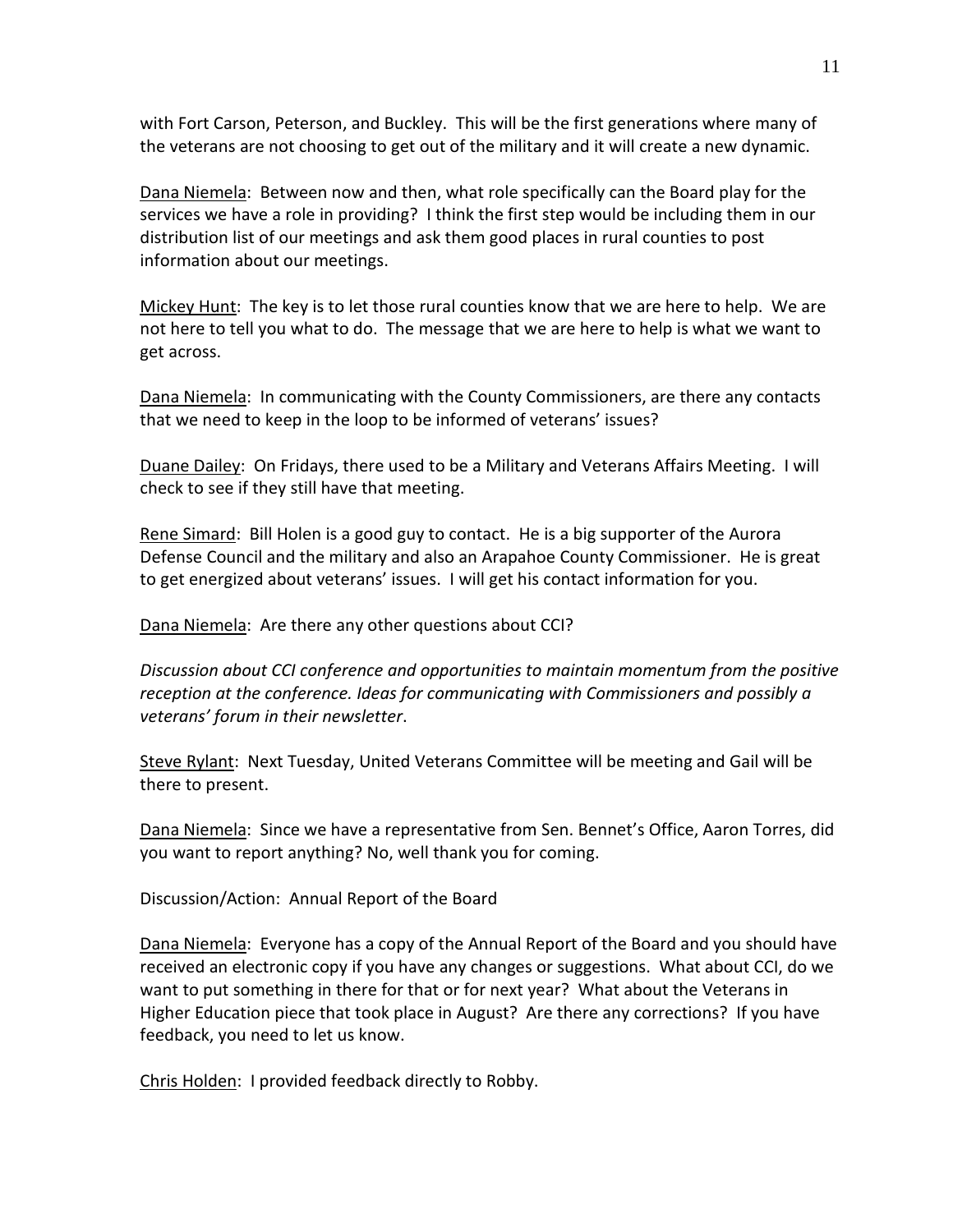Dana Niemela: What about the meeting with the County Commissioners?

Greg Dorman: If you want to include it, I would recommend including it in the letter but not in the report unless there is a paragraph that is on a broader outreach topic.

Dana Niemela: The topic to be covered is over the area of focus of the Board. To speak to Mickey's point earlier, we have a very real opportunity based on the focus at the table. If we have a plan to have continued outreach to the County Commissioner, it would be good to address that in the report. For the Board members, take this as an opportunity to build up our efficacy in the community. What do we want our focus to look like next year?

Greg Dorman: This is also an executive summary with the boiler plate letters from the different agencies attached on the back. The Board may want to consider this as an executive summary and put in Department of Military and Veterans Affairs has focused on outreach and the needs of rural veterans. Consider this a way to formally tie those things together.

Dana Niemela: That reiterates the need for a Strategic Plan and the need to work on the development of a Strategic Plan.

Mickey Hunt: Along those lines, if we get budget approval, then we will have an FTE for a Strategic and Lean Planner who could definitely help you with the Strategic Plan.

Dana Niemela: Being able to communicate what our priorities are is important to our effectiveness. Duane, would you mind writing up a paragraph about CCI and the presentation?

Chris Holden: Is there any way we can have the meeting in Colorado Springs in March instead of February so I can have time to arrange everything?

Future Meetings

9 January 2015, American Legions HQ, 09:30AM 6 February 2015, 0930, TBD (Check on VARO or VAMC) 6 March 2015, 0930, Colorado Springs

New Business

Jay Bobick: If you want to tour the Rifle facility while you are on the trip to Grand Junction, please let me know and I can arrange a tour.

Old Business